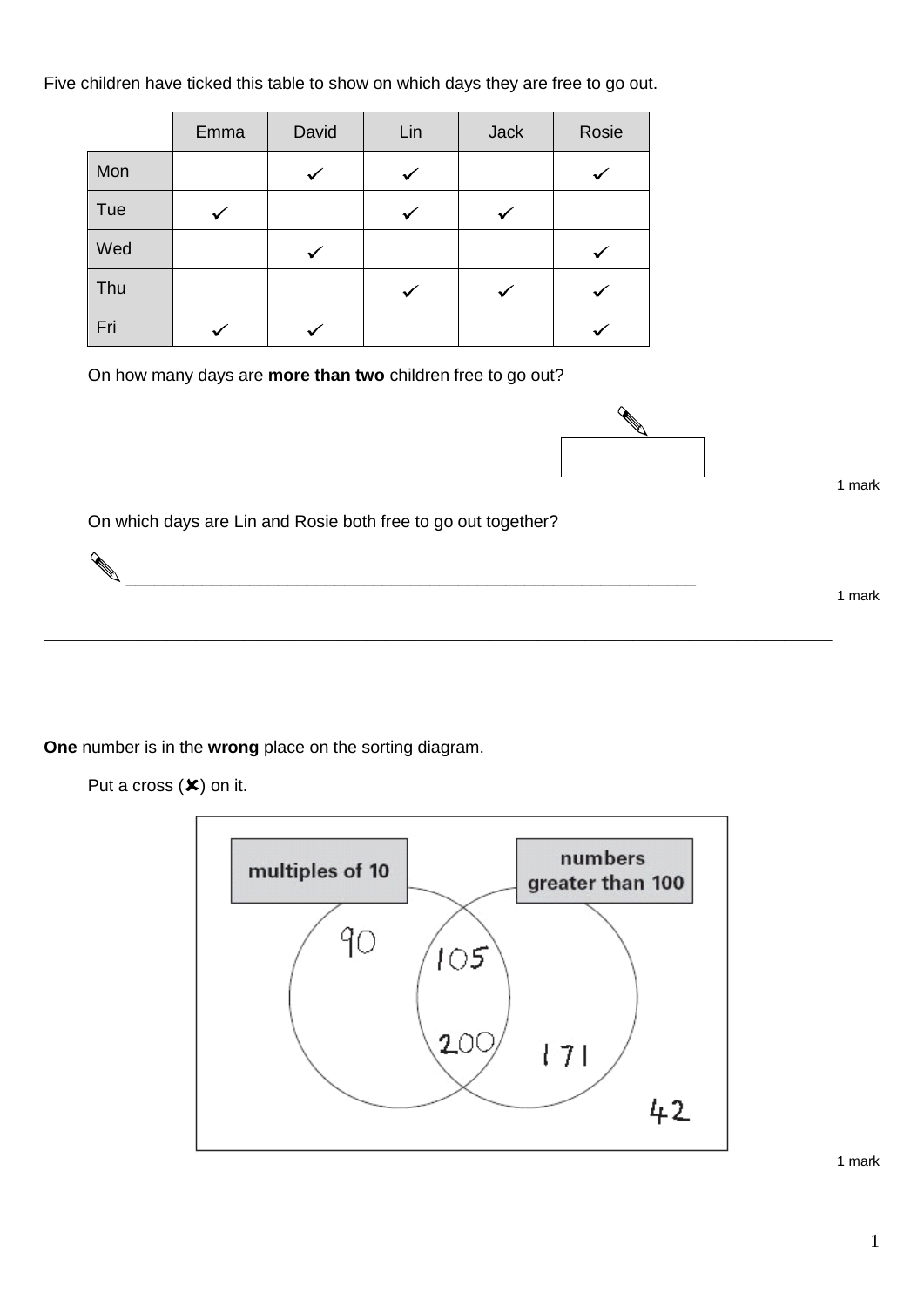## Here is a sorting diagram for numbers. Write a number **less than 100** in each space.

|                     | even | not even |
|---------------------|------|----------|
| a square number     |      |          |
| not a square number |      |          |

\_\_\_\_\_\_\_\_\_\_\_\_\_\_\_\_\_\_\_\_\_\_\_\_\_\_\_\_\_\_\_\_\_\_\_\_\_\_\_\_\_\_\_\_\_\_\_\_\_\_\_\_\_\_\_\_\_\_\_\_\_\_\_\_\_\_\_\_\_\_\_\_\_\_\_\_\_\_\_\_\_\_\_

arks

1 mark

A school has a quiz each year.

There are two teams.

Here are their results.



In which year did **South beat North** by the greatest amount?

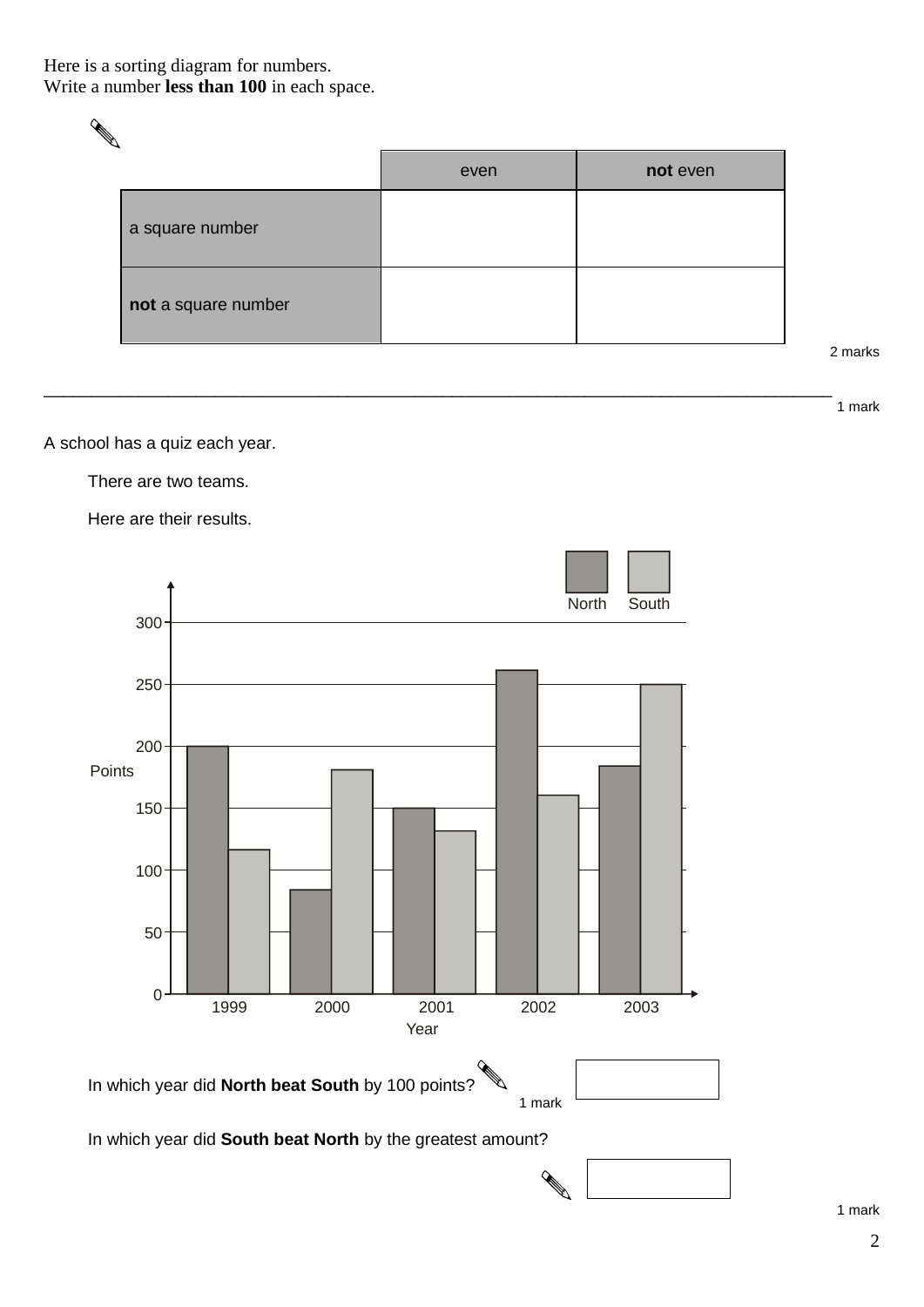Class 6 count how many seeds they find under two trees.

They show the data in a graph.



How many seeds did they find in week 3 **altogether**?



In **how many weeks** did they find more than 40 **chestnut** seeds?



1 mark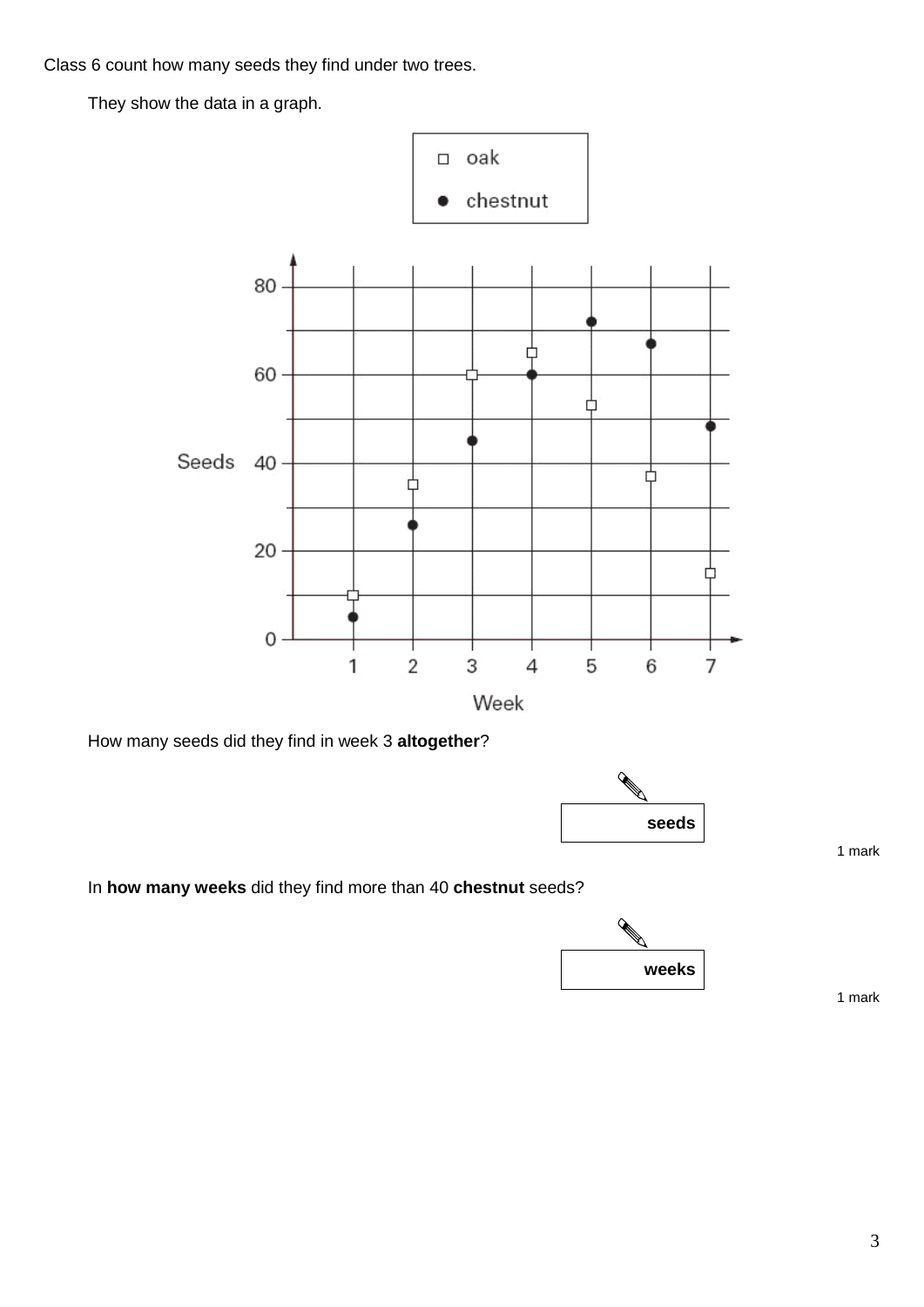Some children do a sponsored walk.

The graph shows their results.



\_\_\_\_\_\_\_\_\_\_\_\_\_\_\_\_\_\_\_\_\_\_\_\_\_\_\_\_\_\_\_\_\_\_\_\_\_\_\_\_\_\_\_\_\_\_\_\_\_\_\_\_\_\_\_\_\_\_\_\_\_\_\_\_\_\_\_\_\_\_\_\_\_\_\_\_\_\_\_\_\_\_\_\_\_\_\_\_

How many children walked **21 laps or more**?

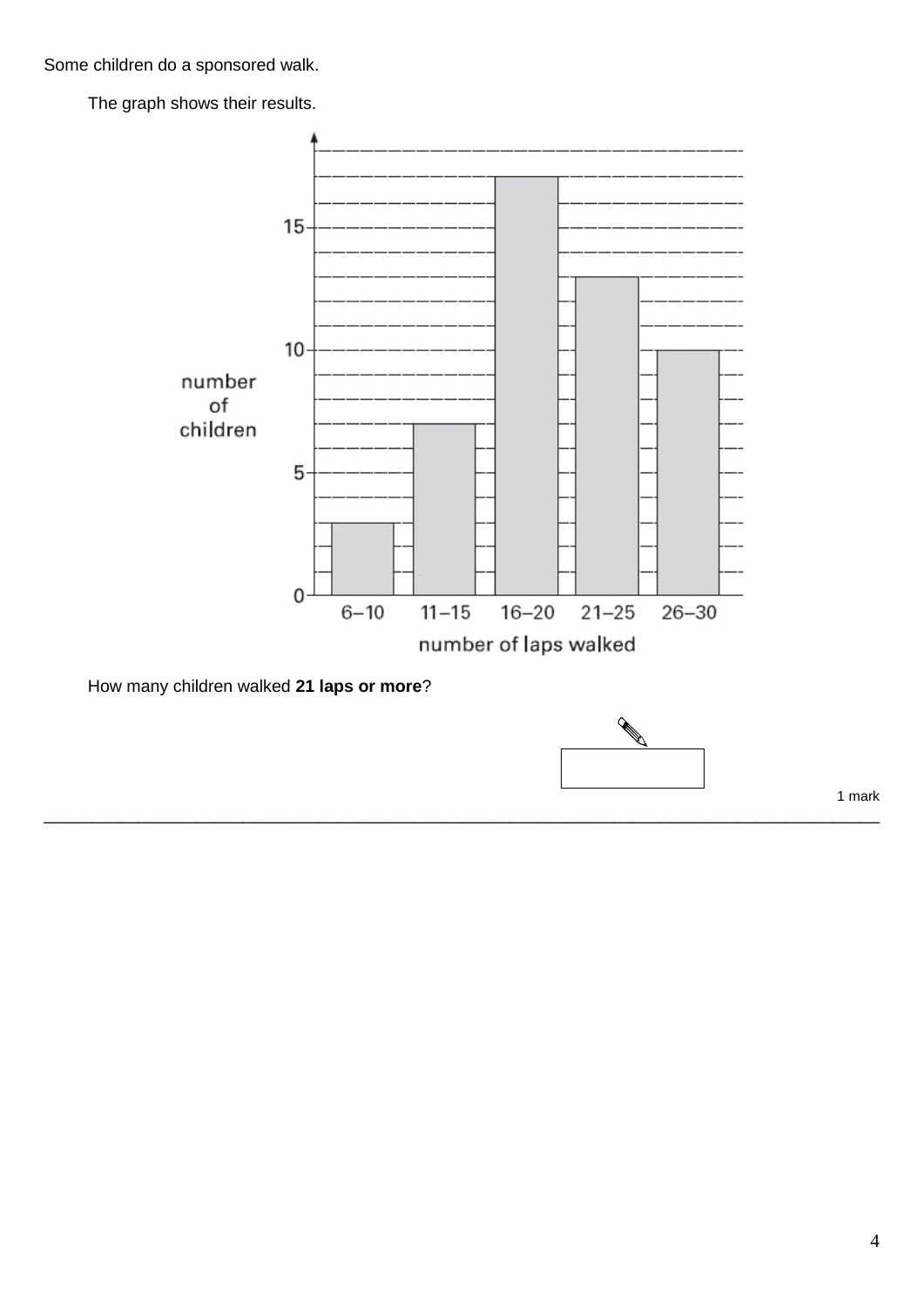This chart shows the number of books some children read last month.



How many children altogether read **more than 9 books**?



1 mark

**7** children read 4 books.

**1** child read 5 books.

Lin says,

## *'That means 2 children read 6 books'.*

Explain how she can work this out from the chart.

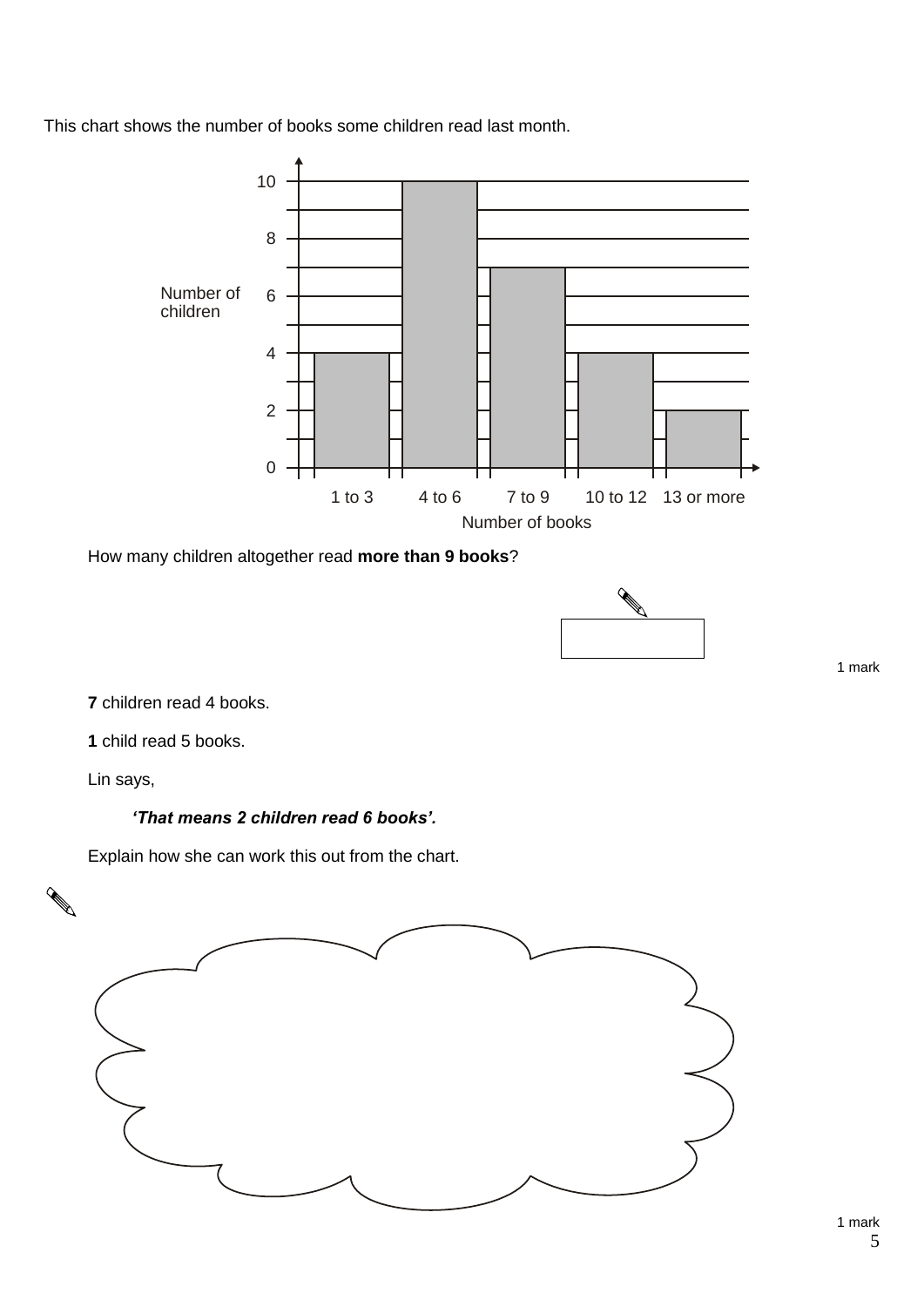This pie chart shows how the children in Class 6 best like their potatoes cooked.



2 marks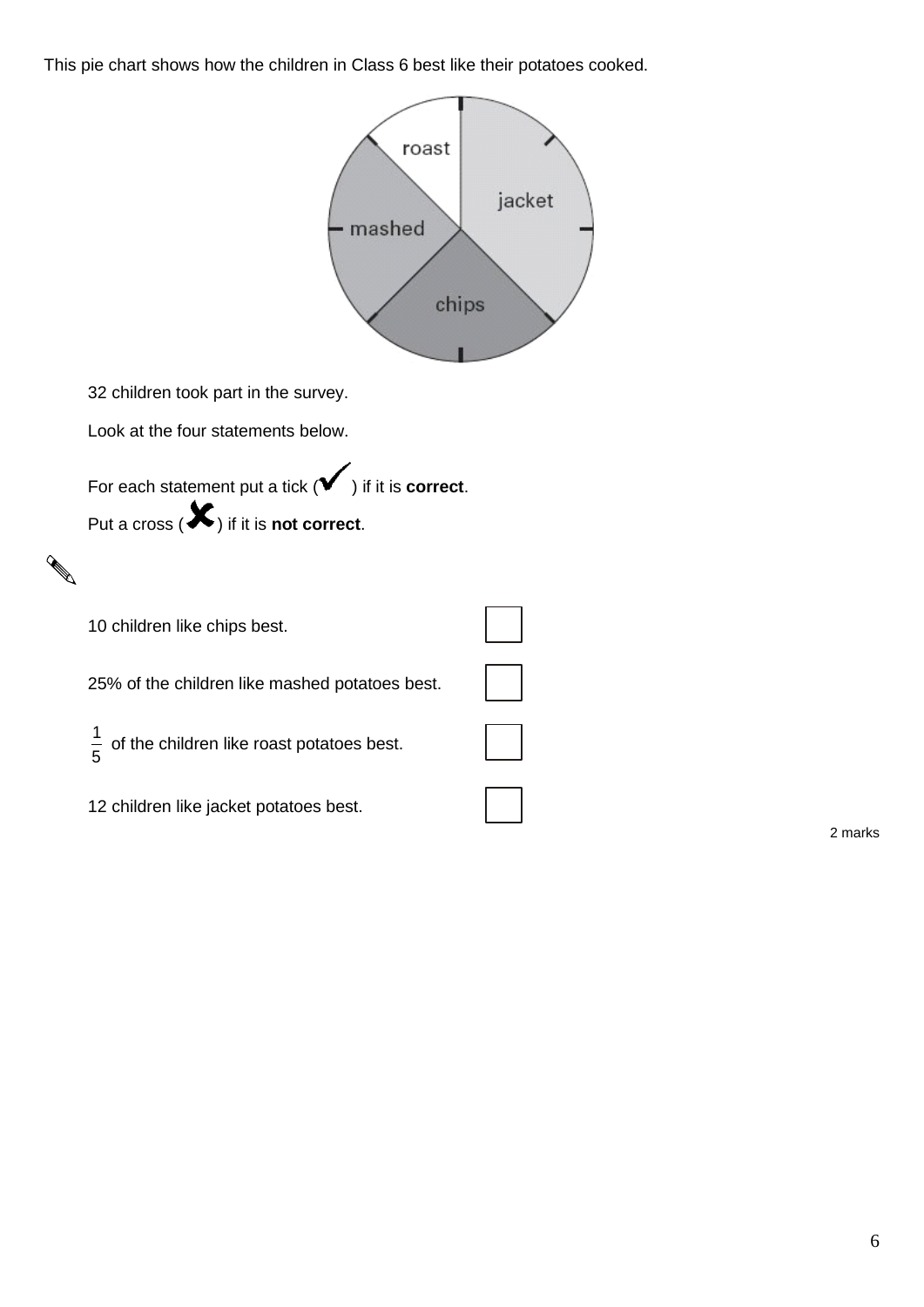All the children at Park School chose their favourite soup.

The graph shows the results.



Number of children

How many **more** children chose **chicken** soup than **mushroom** soup?



1 mark

Robbie says,

## **'More than half of the children chose tomato soup'.**

Is he correct? Circle Yes or No.

**Wes** / No

Explain how you can tell from the graph.

.................................................................................................................................. .................................................................................................................................. ..................................................................................................................................